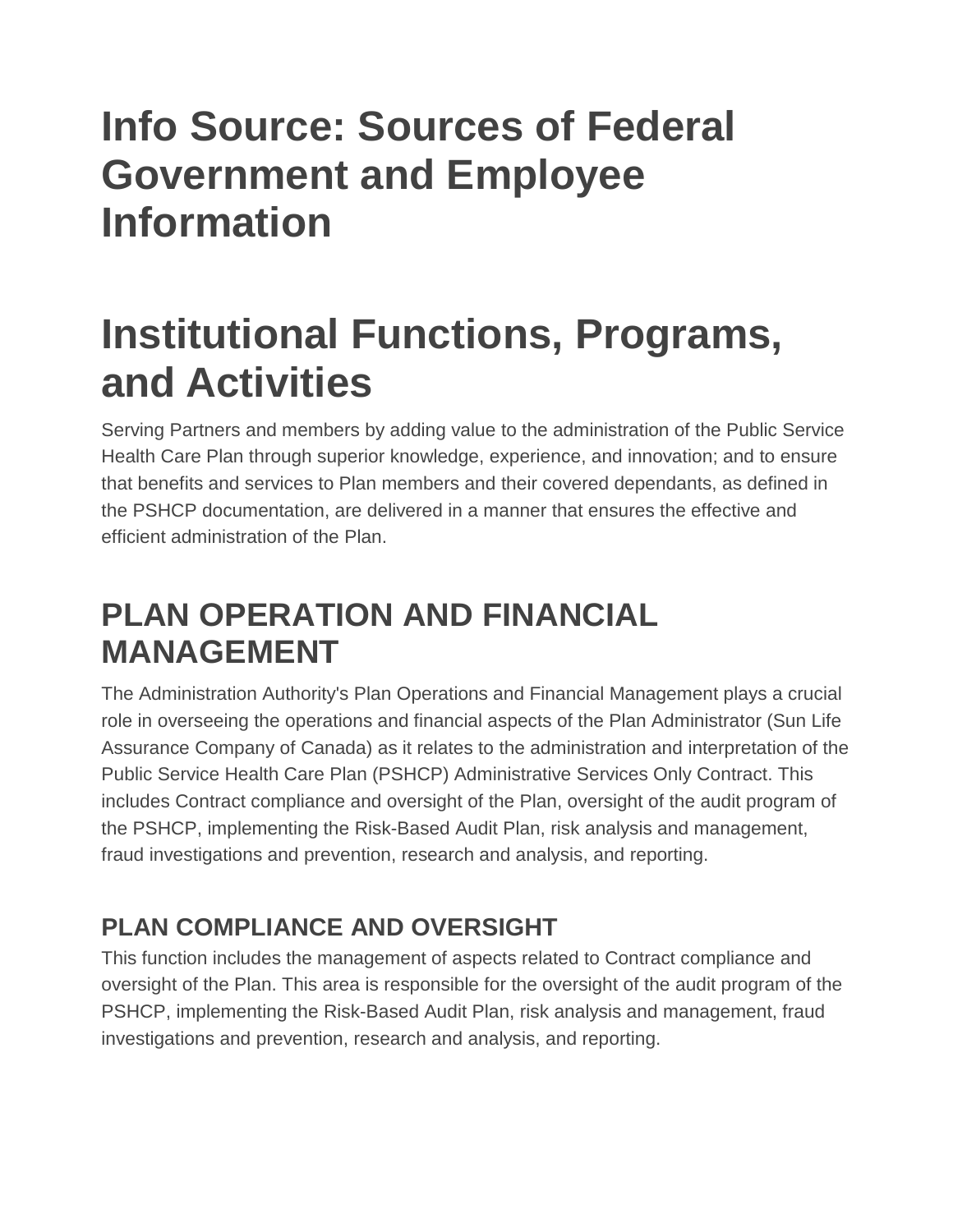#### **Audit Program Oversight**

**Description:** Files include information related to the conduct of audits and evaluations of the Plan Administrator; oversight of the Audit and Detection Services Program undertaken by the Plan Administrator as required by the PSHCP Contract; reporting compliance issues as required; monitoring resolution of issues identified as a result of the audit process; and overseeing the identification, handling, and reporting of fraudulent activity. **Document types:** Audit reports, audit and evaluation methodologies, analysis tools, compliance reviews, Plan Administrator reports; policies, guidelines and manuals, risk analyses and profiles, audit controls, recommendations, action plans, and implementation plans.

**Record number:** FPSHCPAA APO 100

#### **Fraud Investigation and Prevention**

**Description:** Files include information related to the investigation and prevention of fraud and misuse of the PSHCP; and information related to the development, maintenance and implementation of activities, programs, applications, systems, and tools to prevent and detect errors, misuse and abuse of Plan benefits

**Document types:** Fraud management policies and practices, reporting and procedure frameworks, investigation reports, legal documents, records of decisions, documentary evidence, reports, studies, statistics, briefings, project plans, business requirements, processes, agreements, audits, evaluations, strategies, directives. **Record number:** FPSHCPAA FIP 100

#### **Plan Research and Analysis**

**Description:** Records may relate to the development and management of a research plan and research initiatives and cost analysis for issues related to the PSHCP.

**Document types:** Reporting framework and delivery management plan, reports, cost analysis and estimates, statistics, research, drug regulations, drug data, impact analysis, studies, briefing reports, project plans, business requirements, processes, strategies. **Record number:** FPSHCPAA PRA 100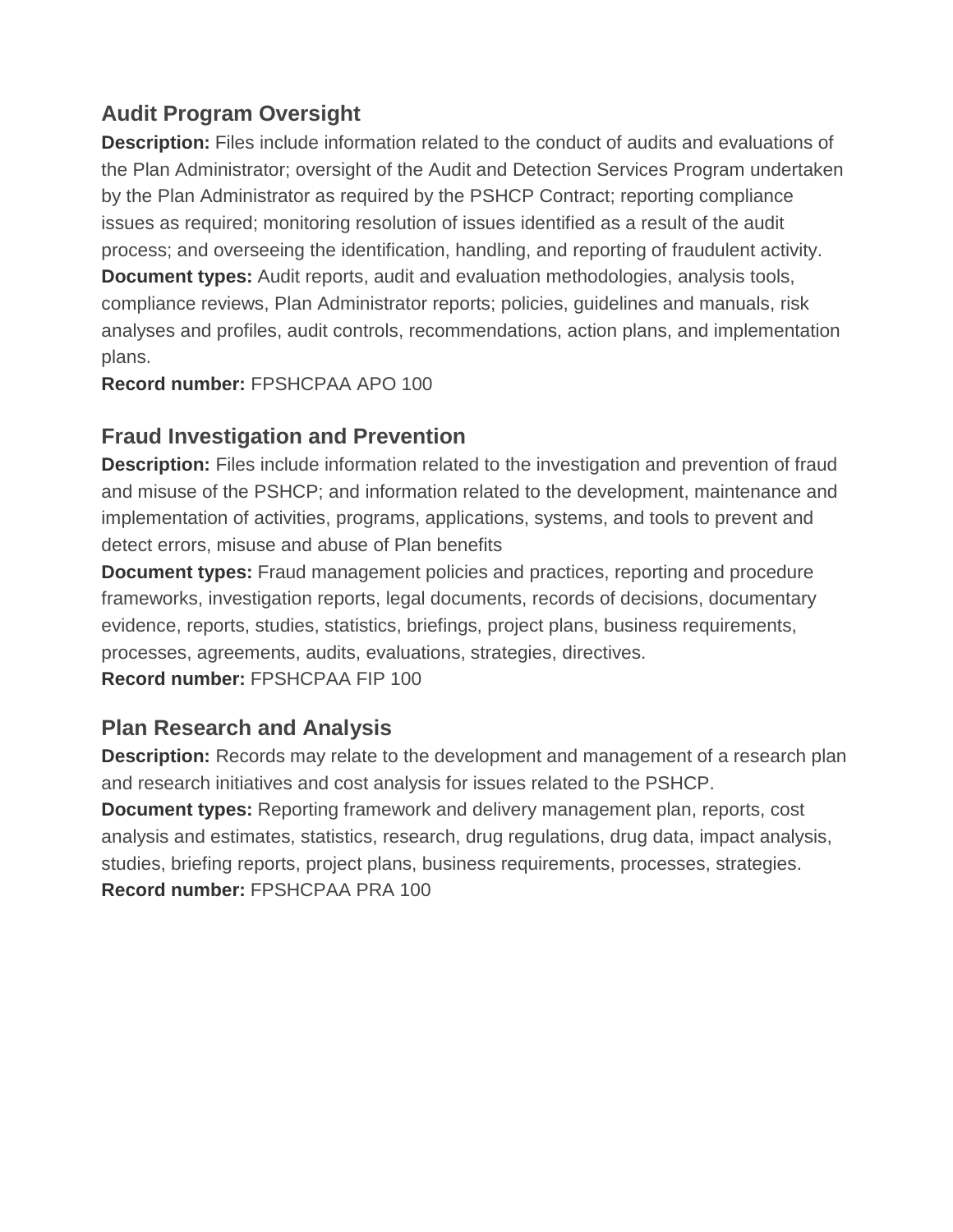## **COMMUNICATIONS AND MEMBER SERVICES**

This function is responsible for overseeing the planning and execution of communications initiatives across a range of audiences, managing the appeals process, providing oversight of claims processing and call centre-related issues, managing member inquiries, and facilitating the correct interpretation of Plan provisions.

### **CLAIMS ADJUDICATION AND OVERSIGHT**

As part of its overall oversight of the administration of the PSHCP, the Administration Authority monitors the adjudication of claims by the Plan Administrator to ensure that the payment of benefits complies with the terms of the Plan, and that service and other requirements and standards under the PSHCP Contract are met. The Administration Authority is also responsible for considering appeals received from Plan members.

#### **Claims Adjudication Oversight**

**Description:** Records include information that supports the administration of the PSHCP in line with the Administration Authority's responsibilities for overseeing the payment of benefits by the Plan Administrator; and for ensuring that service standards and other requirements under the PSHCP contract are met.

**Document Types:** Correspondence, reports, strategic planning documents and advice, policies, financial statements, briefing notes, legal frameworks, meeting agendas, reports and minutes, application forms, claim forms, documentary evidence. **Record Number:** FPSHCPAA CAO 100

#### *Claims Adjudication Oversight Personal Information Bank*

**Description:** This bank covers the appeal information submitted by Plan Members regarding coverage or claims, and information related to appeal processing, including correspondence between Member (or Member's legal counsel or Power of Attorney) and Administration Authority/Plan Administrator/Compensation Advisor, and case summary prepared by the Plan Administrator. This bank also covers claims reviews conducted by the Administration Authority, and information related to the review. The personal information collected may consist of the member's name, address, telephone number, e-mail address, fax number, age, sex, marital status, employee number (PRI or service number), and information on spouse/commonlaw partner and/or dependent children when required.

**Class of Individuals:** Individuals who are Plan Members or dependents of Plan members (children, spouse), and legal representatives of these individuals, where applicable.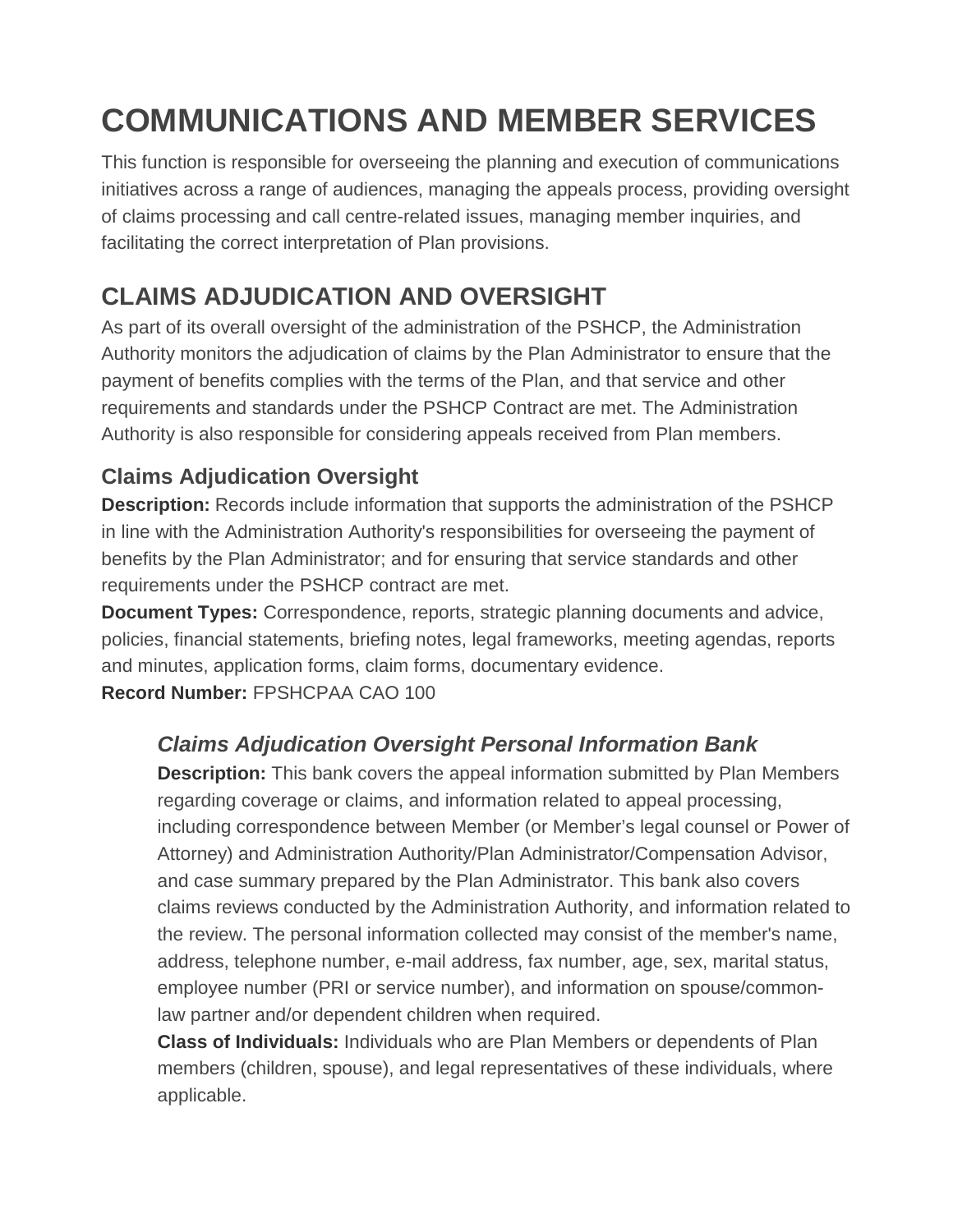**Purpose:** This information is collected in accordance with subsection 7.2(1) of the *Financial Administration Act* by the Letters Patent issued by the President of the Treasury Board effective on May 1, 2007, for the purposes of hearing Plan Member appeals, communicating with Plan members, auditing the Plan Administrator regarding the payments of benefits, and overseeing claims adjudication and Plan administration.

**Consistent Uses:** The information is consistently used by the Administration Authority to fulfill its mandate under the Letters Patent. Consistent with this purpose, the Administration Authority shares a Member's personal information with the Plan Administrator's representatives and, as needed, with legal counsels and investigative bodies. Information may also be used for program evaluation and/or reporting purposes.

**Retention and Disposal Standards:** Retention and disposition standards are developed in accordance with the *Privacy Act*. The Administration Authority holds files containing personal information for a minimum of two years before they are archived.

**RDA Number:** Under development **Related Record Number:** FPSHCPAA CAO 100 **TBS Registration:** 20110529 **Bank Number:** FPSHCPAA PPU 100

#### **Appeals Process**

**Description:** Files relate to the Administration Authority's management of the appeals process. This involves receiving appeals, conducting research into the circumstances presented in the appeals, and referring them to the Appeals Committee for review and recommendations. The decision of the Appeals Committee to uphold or deny an appeal is ratified by the Board of Directors of the Administration Authority, and decisions are considered final.

**Document types:** Plan topics and issues related to Plan design, administrative practices and directives; appeals, decision files, Appeals Committee analysis and recommendations; historical and background documents; briefing notes; guidelines; internal memoranda, policies, procedures.

**Record number:** FPSHCPAA APR 100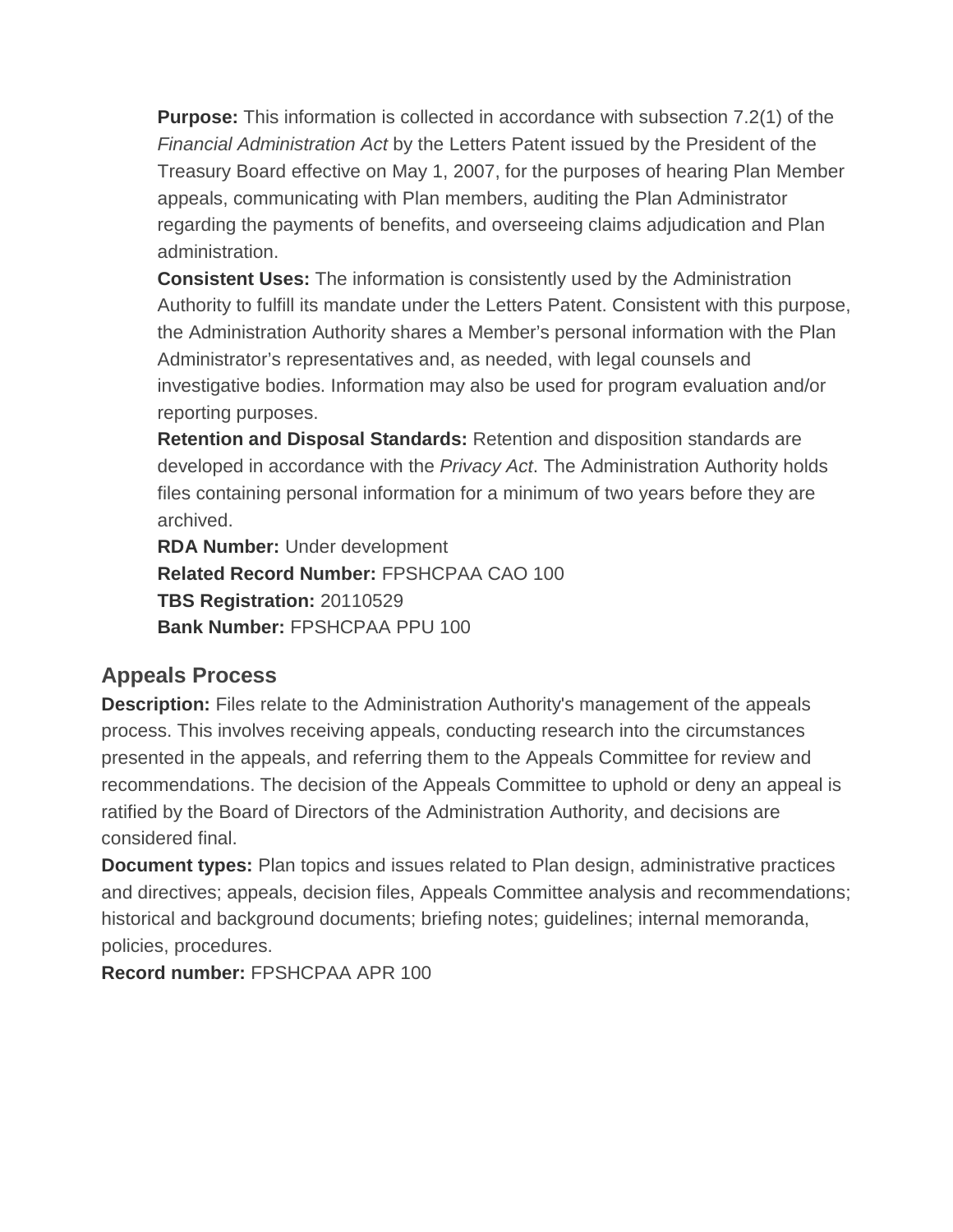### **Claims, Call Centre, and Coverage Oversight**

The Administration Authority is responsible for oversight of claims processing and call centre operations conducted by the Plan Administrator. The Administration Authority must ensure that such operations are in compliance with the PSHCP Contract. In addition, the Administration Authority facilitates interpretation of the provisions of the PSHCP and communicates between Treasury Board and the Plan Administrator regarding decisions on such interpretations.

#### **Stakeholder Relations**

**Description:** Records relate to the planning, operations, and improvement of ongoing channels of communications and initiatives carried out between the Administration Authority and the Plan Administrator. This includes oversight of call centre and claims processing operations of the Plan Administrator, and the Plan Administrator's compliance with the PSHCP contract. Information also relates to the facilitation of the interpretation of Plan provisions, including communications between stakeholders regarding decisions. **Document types:** Agreements, memoranda of understanding, Plan designs, decisions, audits, approval processes and procedures, project plans, correspondence with stakeholders, information on practices and operations, reports, budgets, plans, statistics, policies, and procedures

**Record number:** FPSHCPAA STR 100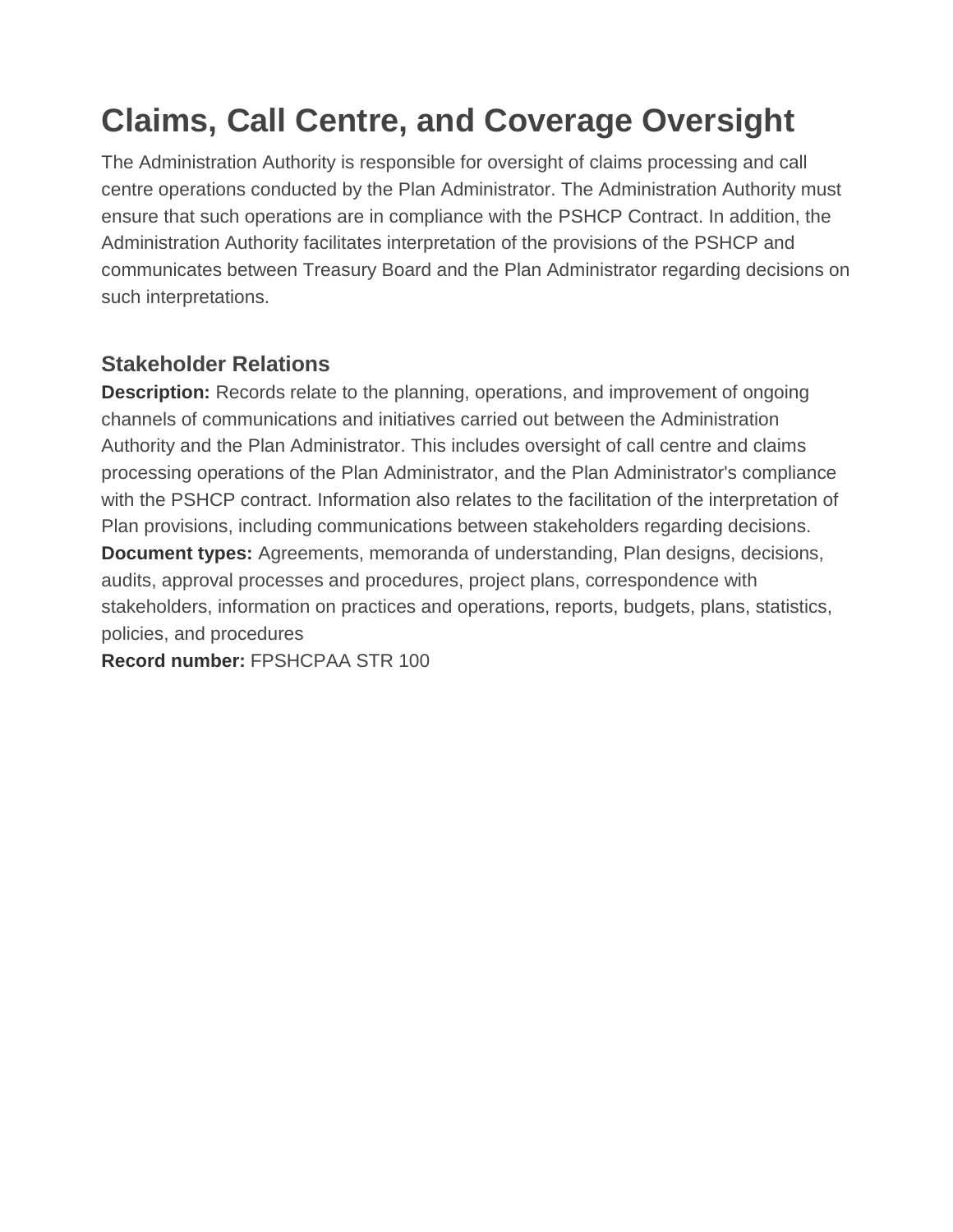### **Internal Services**

Internal services constitute groups of related activities and resources that are administered to support the needs of programs and other corporate obligations of an organization. These groups are management and oversight services, communications services, legal services, human resources management services, financial management services, information management services, information technology services, real property services, materiel services, acquisition services, and travel and other administrative services. Internal services include only those activities and resources that apply across an organization and not to those provided specifically to a program.

#### **Acquisition Services**

Acquisition services involve activities undertaken to acquire a good or service to fulfil a properly completed request (including a complete and accurate definition of requirements and certification that funds are available) until entering into or amending a contract.

- [Procurement](http://www.pshcp.ca/media/1694/PSHCPbooklet-E.pdf#prn912) and Contracting Class of Record
	- [Professional](http://www.pshcp.ca/atip/completed-access-to-information-requests.aspx#psu912) Services Contracts Personal Information Bank

#### **Communications Services**

Communications services involve activities undertaken to ensure that Government of Canada communications are effectively managed, well coordinated and responsive to the diverse information needs of the public. The communications management function ensures that the public - internal or external - receives government information, and that the views and concerns of the public are taken into account in the planning, management and evaluation of policies, programs, services and initiatives.

- [Communications](http://laws-lois.justice.gc.ca/eng/acts/a-1/#prn939) Class of Record
	- Internal [Communications](http://laws-lois.justice.gc.ca/eng/acts/P-21/#psu915) Personal Information Bank
	- Public [Communications](http://www.infosource.gc.ca/emp/emp02-eng.asp#psu914) Personal Information Bank

#### **Financial Management Services**

Financial management services involve activities undertaken to ensure the prudent use of public resources, including planning, budgeting, accounting, reporting, control and oversight, analysis, decision support and advice, and financial systems.

- Financial [Management](http://www.infosource.gc.ca/emp/emp02-eng.asp#prn914) Class of Records
	- Accounts Payable Personal [Information](http://www.pshcp.ca/atip.aspx#psu931) Bank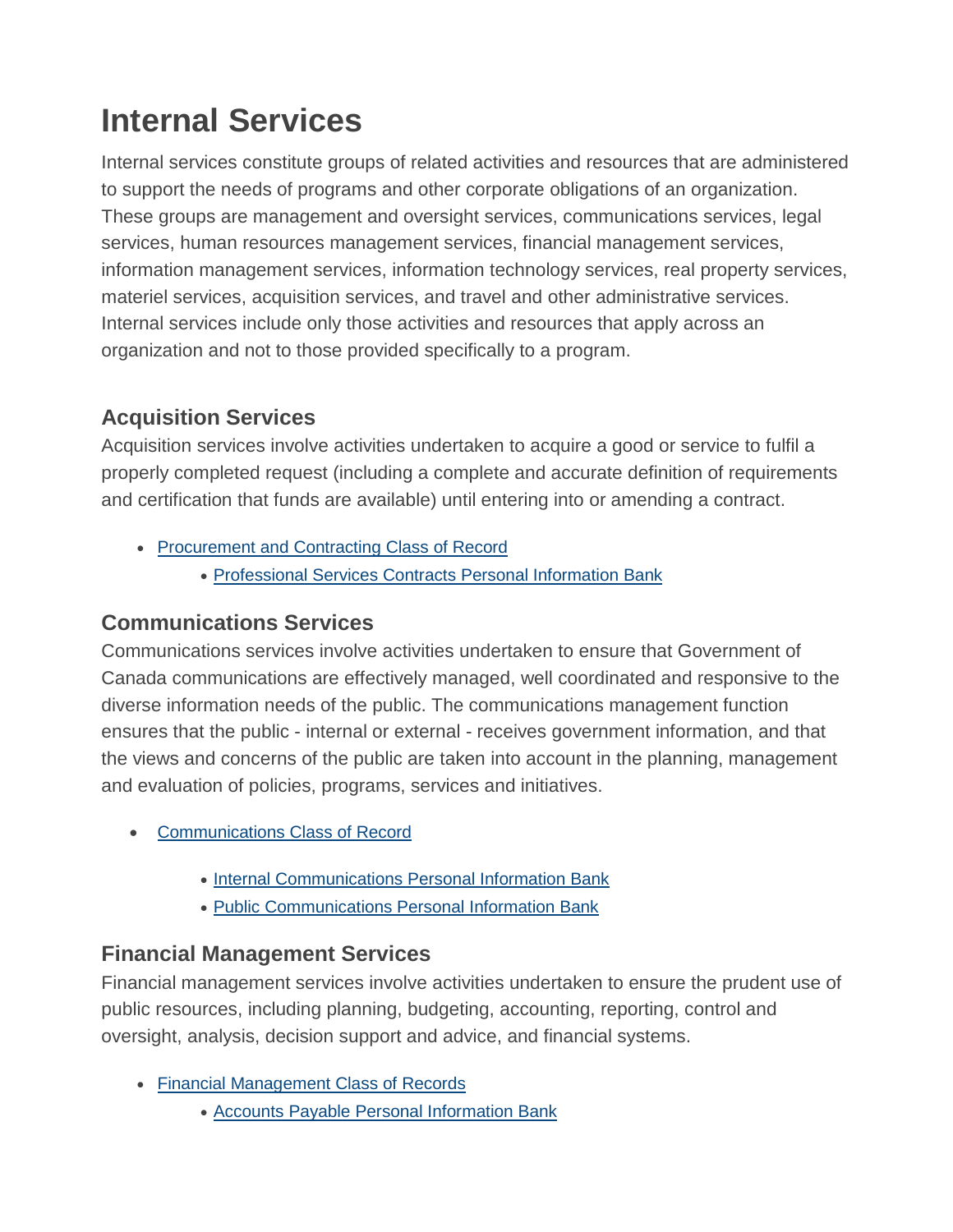- Accounts Receivable Personal [Information](http://www.infosource.gc.ca/emp/emp03-eng.asp#psu932) Bank
- Acquisition Cards Personal [Information](http://www.infosource.gc.ca/emp/emp03-eng.asp#psu940) Bank

#### **Human Resources Management Services**

Human resources management services involve activities undertaken for determining strategic direction, allocating resources among services and processes, as well as activities relating to analyzing exposure to risk and determining appropriate countermeasures. They ensure that the service operations and programs of the federal government comply with applicable laws, regulations, policies, and plans.

- [Classification](http://www.infosource.gc.ca/emp/emp02-eng.asp#prn919) of Positions Class of Record
	- Staffing Personal [Information](http://www.infosource.gc.ca/emp/emp03-eng.asp#pse902) Bank
- [Compensation](http://www.infosource.gc.ca/emp/emp03-eng.asp#prn941) and Benefits Class of Record
	- [Attendance](http://www.infosource.gc.ca/emp/emp03-eng.asp#pse903) and Leave Personal Information Bank
	- Pay and Benefits Personal [Information](http://www.infosource.gc.ca/emp/emp03-eng.asp#pse904) Bank
- [Employment](http://www.infosource.gc.ca/emp/emp03-eng.asp#prn942) Equity and Diversity Class of Record
	- [Employment](http://www.infosource.gc.ca/emp/emp03-eng.asp#pse918) Equity and Diversity Personal Information Bank
- [Hospitality](http://www.infosource.gc.ca/emp/emp03-eng.asp#prn933) Class of Record
	- Hospitality Personal [Information](http://www.infosource.gc.ca/emp/emp02-eng.asp#psu908) Bank
- Human [Resources](http://www.infosource.gc.ca/emp/emp03-eng.asp#prn949) Planning Class of Record
	- Human Resources Planning Personal [Information](http://www.infosource.gc.ca/emp/emp02-eng.asp#psu935) Bank
- Labour [Relations](http://www.infosource.gc.ca/emp/emp02-eng.asp#prn926) Class of Record
	- Discipline Personal [Information](http://www.infosource.gc.ca/emp/emp02-eng.asp#pse911) Bank
	- Disclosure of [Wrongdoing](http://www.infosource.gc.ca/emp/emp03-eng.asp#psu906) in the Workplace Personal Information Bank
	- Values and Ethics Codes for the Public Sector and [Organizational](http://www.infosource.gc.ca/emp/emp03-eng.asp#pse915) Code(s) of Conduct Personal [Information](http://www.infosource.gc.ca/emp/emp03-eng.asp#pse915) Bank
- Official [Languages](http://www.infosource.gc.ca/emp/emp03-eng.asp#prn923) Class of Record
	- Official Languages Personal [Information](http://www.infosource.gc.ca/emp/emp03-eng.asp#pse906) Bank
- Performance [Management](http://www.infosource.gc.ca/emp/emp02-eng.asp#prn946) Reviews Class of Record
	- Discipline Personal [Information](http://www.infosource.gc.ca/emp/emp03-eng.asp#pse911) Bank
	- Performance [Management](http://www.infosource.gc.ca/emp/emp03-eng.asp#pse912) Reviews Personal Information Bank
- [Recruitment](http://www.infosource.gc.ca/emp/emp02-eng.asp#prn920) and Staffing Class of Record
	- Applications for [Employment](http://www.infosource.gc.ca/emp/emp03-eng.asp#psu911) Personal Information Bank
	- Employee Personnel Record Personal [Information](http://www.infosource.gc.ca/emp/emp03-eng.asp#pse901) Bank
	- Personnel Security Screening Personal [Information](http://www.infosource.gc.ca/emp/emp03-eng.asp#psu917) Bank
	- Staffing Personal [Information](http://www.infosource.gc.ca/emp/emp03-eng.asp#pse902) Bank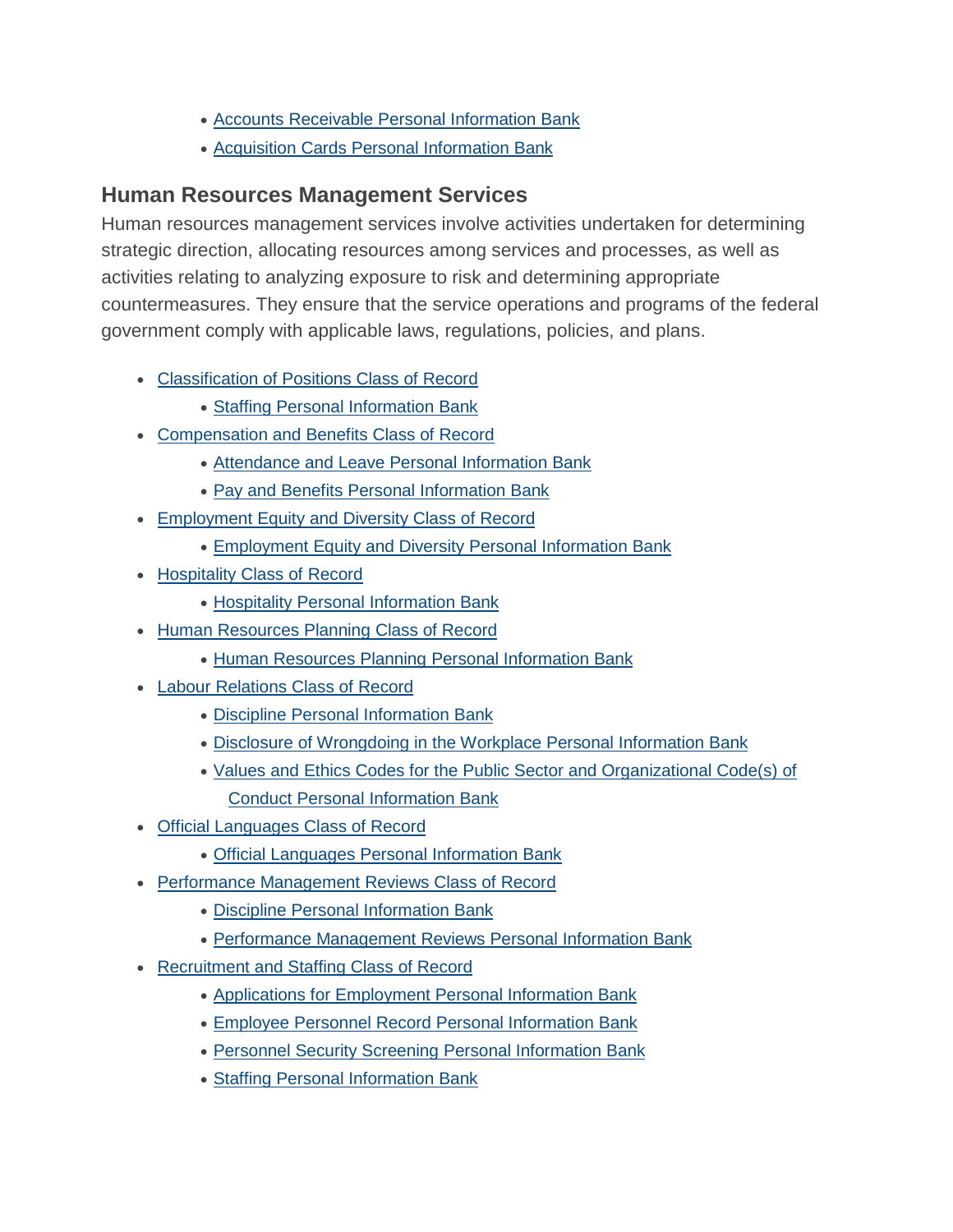- Values and Ethics Codes for the Public Sector and [Organizational](http://www.infosource.gc.ca/emp/emp02-eng.asp#pse915) Code(s) of Conduct Personal [Information](http://www.infosource.gc.ca/emp/emp02-eng.asp#pse915) Bank
- Training and [Development](http://www.infosource.gc.ca/emp/emp02-eng.asp#prn927) Class of Record
	- Training and [Development](http://www.infosource.gc.ca/emp/emp03-eng.asp#pse905) Personal Information Bank

#### **Information Management Services**

Information management services involve activities undertaken to achieve efficient and effective information management to support program and service delivery; foster informed decision making; facilitate accountability, transparency, and collaboration; and preserve and ensure access to information and records for the benefit of present and future generations.

- Access to [Information](http://www.infosource.gc.ca/emp/emp02-eng.asp#prn930) and Privacy Class of Record
	- Access to [Information](http://www.infosource.gc.ca/emp/emp03-eng.asp#psu901) Act and Privacy Act Requests Personal Information Bank

#### **Information Technology Services**

Information technology services involve activities undertaken to achieve efficient and effective use of information technology to support government priorities and program delivery, to increase productivity, and to enhance services to the public.

- Information [Technology](http://www.infosource.gc.ca/emp/emp03-eng.asp#prn932) Class of Record
	- Electronic Network Monitoring Personal [Information](http://www.infosource.gc.ca/emp/emp03-eng.asp#psu905) Bank

#### **Legal Services**

Legal services involve activities undertaken to enable government departments and agencies to pursue policy, program and service delivery priorities, and objectives within a legally sound framework.

• Legal [Services](http://www.infosource.gc.ca/emp/emp02-eng.asp#prn902) Class of Record

#### **Management and Oversight Services**

Management and oversight services involve activities undertaken for determining strategic direction, and allocating resources among services and processes, as well as those activities related to analyzing exposure to risk and determining appropriate countermeasures. They ensure that the service operations and programs of the federal government comply with applicable laws, regulations, policies, or plans.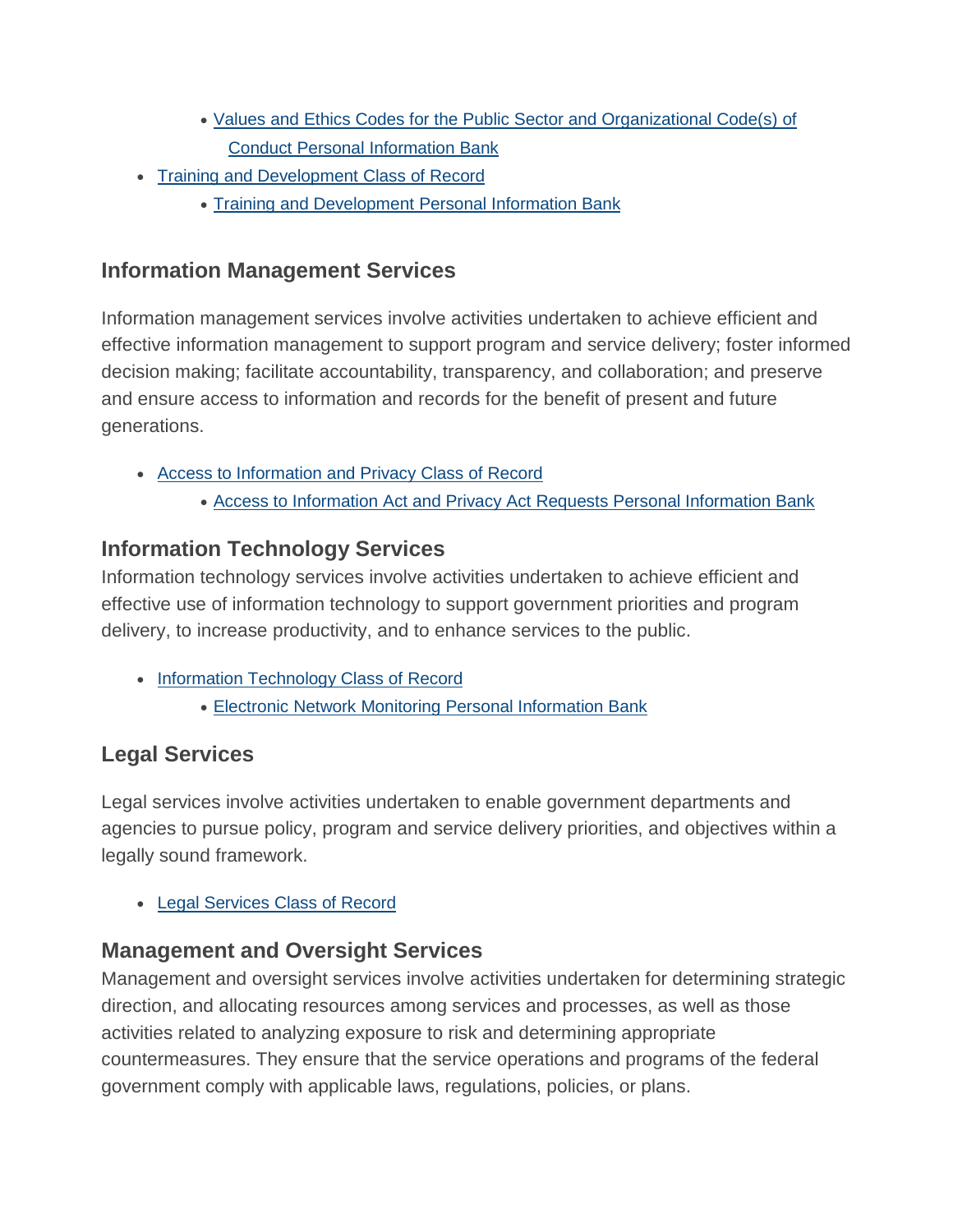- [Executive](http://www.infosource.gc.ca/emp/emp02-eng.asp#prn943) Services Class of Record
	- Executive [Correspondence](http://www.infosource.gc.ca/emp/emp03-eng.asp#psu902) Personal Information Bank
- Internal Audit and [Evaluation](http://www.infosource.gc.ca/emp/emp03-eng.asp#prn916) Class of Record
	- Evaluation Personal [Information](http://www.infosource.gc.ca/emp/emp02-eng.asp#psu942) Bank
	- Internal Audit Personal [Information](http://www.infosource.gc.ca/emp/emp03-eng.asp#psu941) Bank
- Planning and [Reporting](http://www.infosource.gc.ca/emp/emp02-eng.asp#prn947) Class of Record

#### **Materiel Services**

Materiel services involve activities undertaken to ensure that materiel can be managed by departments in a sustainable and financially responsible manner that supports the costeffective and efficient delivery of government programs.

• Materiel [Management](http://www.infosource.gc.ca/emp/emp02-eng.asp#prn945) Class of Record

#### **Real Property Services**

Real property services involve activities undertaken to ensure that real property is managed in a sustainable and financially responsible manner, throughout its life cycle, to support the cost-effective and efficient delivery of government programs.

#### **Travel and Other Administrative Services**

Travel and other administrative services include Government of Canada travel services, as well as those other internal services that do not smoothly fit with any of the internal services categories.

- [Administrative](http://www.infosource.gc.ca/emp/emp02-eng.asp#prn901) Services Class of Record
	- Parking Personal [Information](http://www.infosource.gc.ca/emp/emp02-eng.asp#pse914) Bank
- Boards, [Committees](http://www.infosource.gc.ca/emp/emp03-eng.asp#prn938) and Council Class of Record
	- Governor in Council [Appointments](http://www.infosource.gc.ca/emp/emp03-eng.asp#psu918) Personal Information Bank
	- Members of Boards, [Committees](http://www.infosource.gc.ca/emp/emp03-eng.asp#psu919) and Councils Personal Information Bank
- Business [Continuity](http://www.infosource.gc.ca/emp/emp03-eng.asp#prn928) Planning Class of Record
	- Business Continuity Planning Personal [Information](http://www.infosource.gc.ca/emp/emp02-eng.asp#psu903) Bank
- Disclosure to [Investigative](http://www.infosource.gc.ca/emp/emp02-eng.asp#prn937) Bodies Class of Record
	- Disclosure to [Investigative](http://www.infosource.gc.ca/emp/emp03-eng.asp#psu913) Bodies Personal Information Bank
- Proactive [Disclosure](http://www.infosource.gc.ca/emp/emp03-eng.asp#prn935) Class of Record
	- Travel Personal [Information](http://www.infosource.gc.ca/emp/emp02-eng.asp#psu909) Bank
- [Security](http://www.infosource.gc.ca/emp/emp02-eng.asp#prn931) Class of Record
	- [Identification](http://www.infosource.gc.ca/emp/emp03-eng.asp#pse917) Cards and Access Badges Personal Information Bank
	- Disclosure of [Wrongdoing](http://www.infosource.gc.ca/emp/emp03-eng.asp#psu906) in the Workplace Personal Information Bank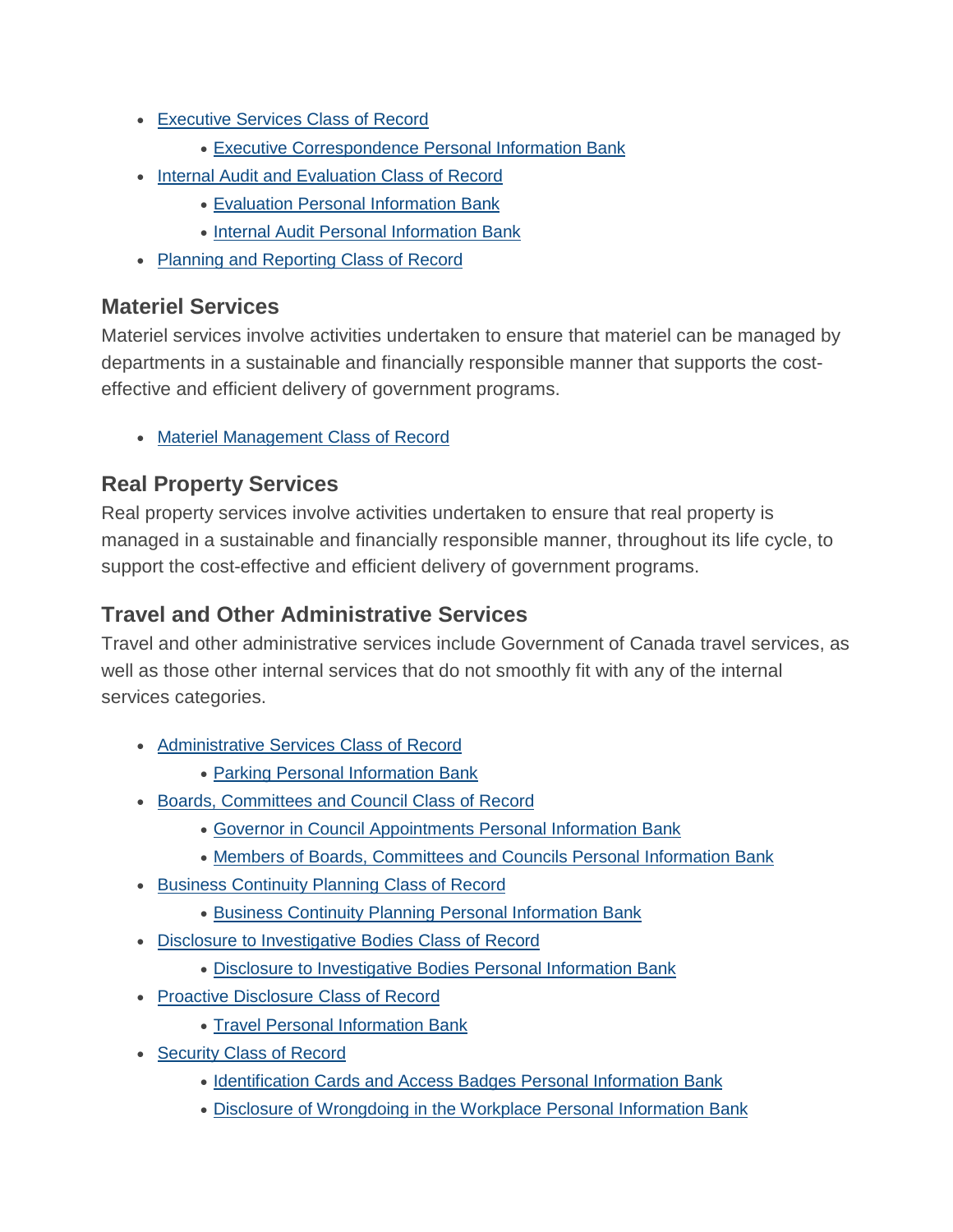- Personnel Security Screening Personal [Information](http://www.infosource.gc.ca/emp/emp02-eng.asp#psu917) Bank
- Security Incidents and Privacy Breaches Personal [Information](http://www.infosource.gc.ca/emp/emp02-eng.asp#psu939) Bank
- Security Video [Surveillance](http://www.infosource.gc.ca/emp/emp03-eng.asp#psu9072) and Temporary Visitor Access Control Logs and Building Passes Personal [Information](http://www.infosource.gc.ca/emp/emp03-eng.asp#psu9072) Bank
- Travel Class of [Record](http://www.infosource.gc.ca/emp/emp03-eng.asp#prn934)
	- Travel Personal [Information](http://www.infosource.gc.ca/emp/emp03-eng.asp#psu909) Bank